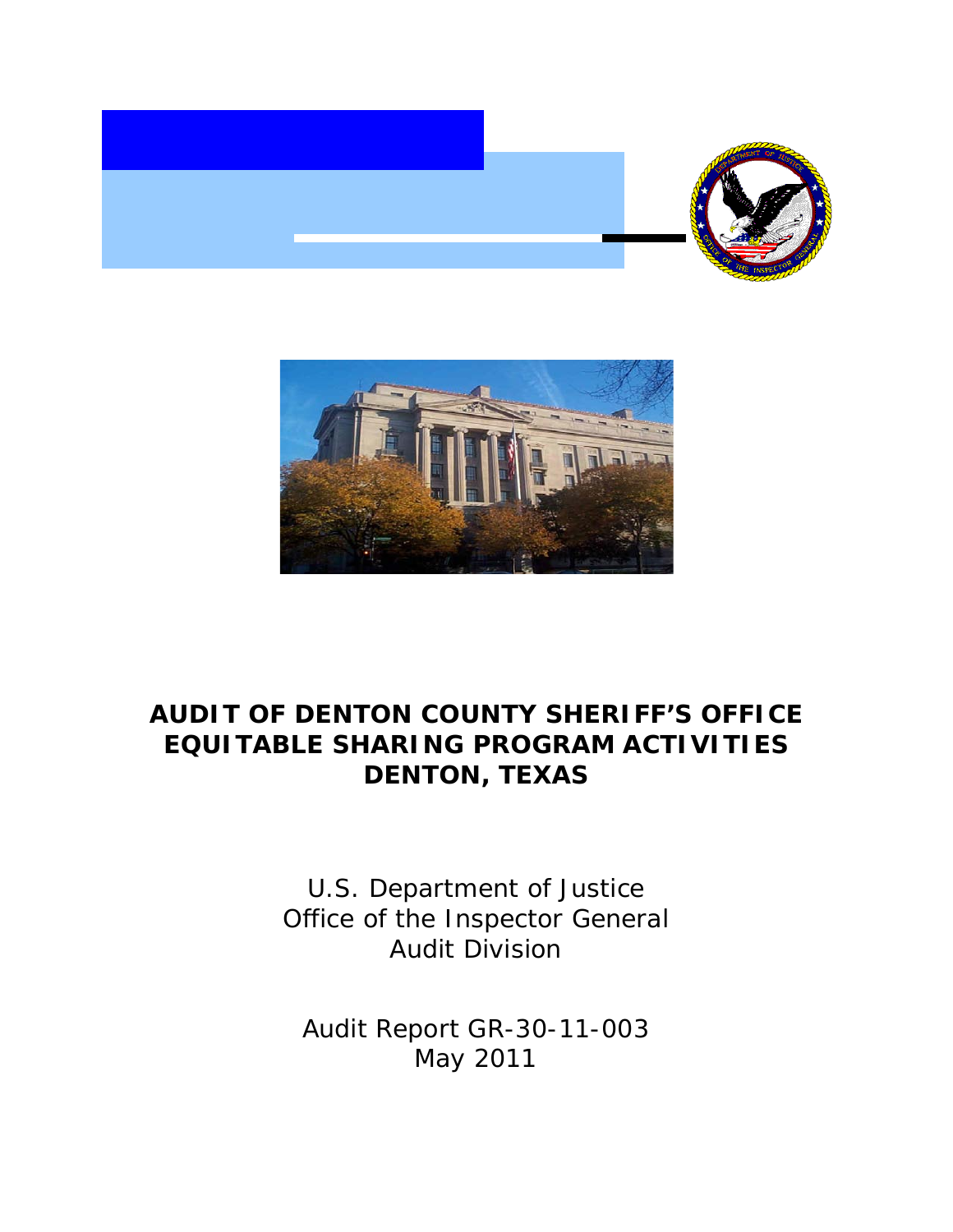## **AUDIT OF DENTON COUNTY SHERIFF'S OFFICE EQUITABLE SHARING PROGRAM ACTIVITIES DENTON, TEXAS**

### **EXECUTIVE SUMMARY**

The purpose of the Department of Justice (DOJ) asset forfeiture program is to deter crime by depriving criminals the profits and proceeds of illegal activities while enhancing the cooperation between federal, state, and local law enforcement agencies. State and local law enforcement agencies that participate in the seizure of property and funds may receive a portion of the proceeds, or an equitable share of the forfeiture, to use for law enforcement purposes.

The Department of Justice (DOJ) Office of the Inspector General (OIG) conducted an audit to assess the Denton County Sheriff's Office's (Denton County) tracking and use of equitable sharing funds. The audit covered fiscal years (FY) 2007 through 2010, beginning on October 1, 2006 and ending on September 30, 2010. During these 4 years, Denton County received \$1.58 million as a participant in the DOJ equitable sharing program.

Our audit identified weaknesses related to how Denton County: (1) tracked equitable sharing revenue, (2) inventoried accountable property purchased with asset forfeiture funds, and (3) supported expenditures paid with equitable sharing receipts. Accordingly, we identified \$5,176 in questioned costs related to expenditures that lacked adequate support. We further recommend that the Criminal Division:

- Ensure that Denton County periodically reconciles the equitable sharing funds it receives to the corresponding amount it requests.
- Require that Denton County updates its inventory policy to track all accountable property derived from asset forfeiture revenues on a single inventory that is updated consistently and checked periodically for accuracy.
- Ensure that Denton County obtains receipts or invoices pertaining to advanced equitable sharing funds and reconcile advances to these invoices or receipts.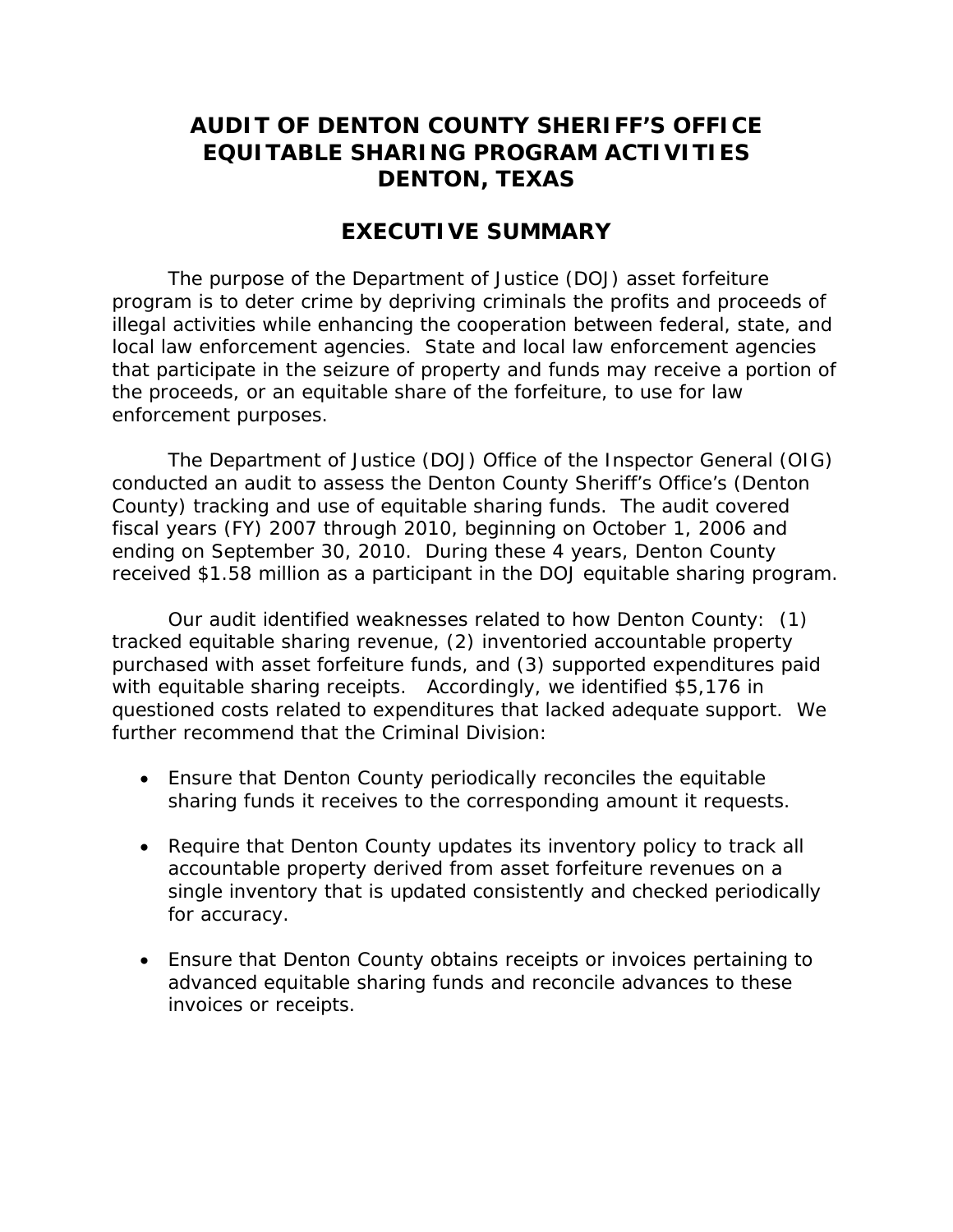## **AUDIT OF DENTON COUNTY SHERIFF'S OFFICE EQUITABLE SHARING PROGRAM ACTIVITIES DENTON, TEXAS**

## **TABLE OF CONTENTS**

| Federal Sharing Agreements and Certification Forms 3                                                    |
|---------------------------------------------------------------------------------------------------------|
|                                                                                                         |
|                                                                                                         |
|                                                                                                         |
|                                                                                                         |
| APPENDIX I - OBJECTIVE, SCOPE, AND METHODOLOGY  11                                                      |
| <b>APPENDIX II - DENTON COUNTY SHERIFF'S OFFICE RESPONSE</b>                                            |
| APPENDIX III - OFFICE OF THE INSPECTOR GENERAL ANALYSIS<br>OF ACTIONS NECESSARY TO CLOSE THE REPORT  15 |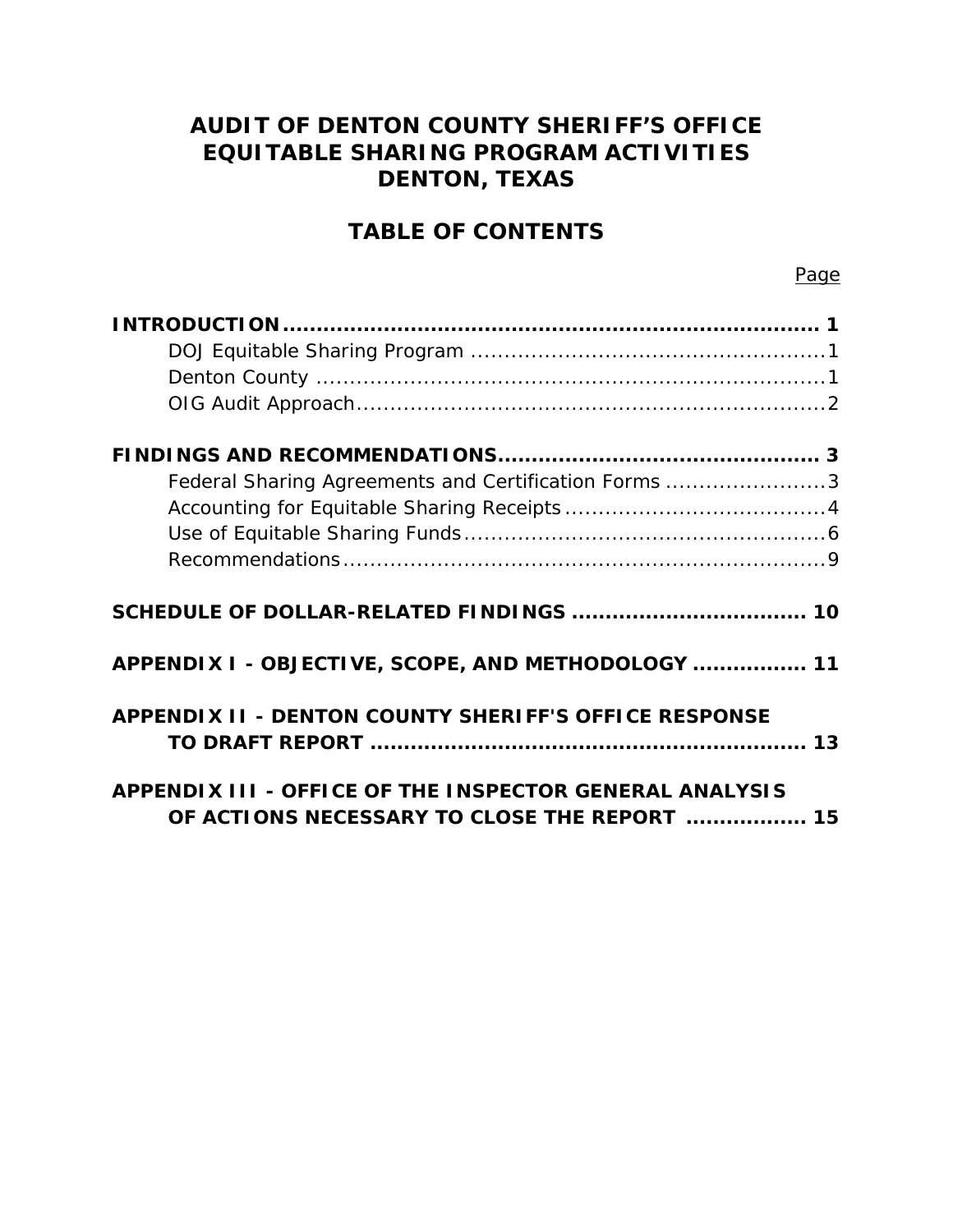### **INTRODUCTION**

The Department of Justice (DOJ) Office of the Inspector General (OIG) conducted this audit to assess the tracking and use of DOJ equitable sharing funds by the Denton County Sheriff's Office (Denton County) in Denton, Texas. The audit covered fiscal years (FY) 2007 through 2010, beginning on October 1, 2006 and ending on September 30, 2010. During these 4 years, Denton County received \$1.58 million as a participant in the DOJ equitable sharing program.

#### **DOJ Equitable Sharing Program**

The DOJ Asset Forfeiture Program is a national law enforcement initiative that seeks to remove the tools of crime from criminal organizations, deprive wrongdoers of the proceeds of their crimes, and deter crime. The program fosters cooperation among federal, state, and local law enforcement agencies. State and local law enforcement agencies that directly participate in an investigation or prosecution that result in a federal forfeiture may request an equitable share of the net proceeds of the forfeiture.

Three DOJ components work together to administer the equitable sharing program – the United States Marshals Service (USMS), the Justice Management Division (JMD), and the Criminal Division's Asset Forfeiture and Money Laundering Section (AFMLS). The USMS is responsible for transferring asset forfeiture funds from the DOJ to the receiving state or local agency. The JMD manages the Consolidated Asset Tracking System (CATS), which is used to compile asset distribution reports to track federally seized assets throughout an asset's forfeiture lifecycle. Finally, AFMLS tracks membership of state and local equitable sharing program participants, updates the equitable sharing program rules and policies, and monitors the allocation and use of equitably shared funds.

As a prerequisite to participating in the DOJ equitable sharing program, a state or local law enforcement agency must annually submit to AFMLS a signed Equitable Sharing Agreement and Certification form. As part of each annual agreement, officials of participating agencies certify that they will comply with applicable guidelines and statutes.

#### **Denton County**

Established in 1846, the County of Denton is located in the north central part of Texas. Denton County serves a population of over 658,000 residents living across 888 square miles. Its sheriff is the chief law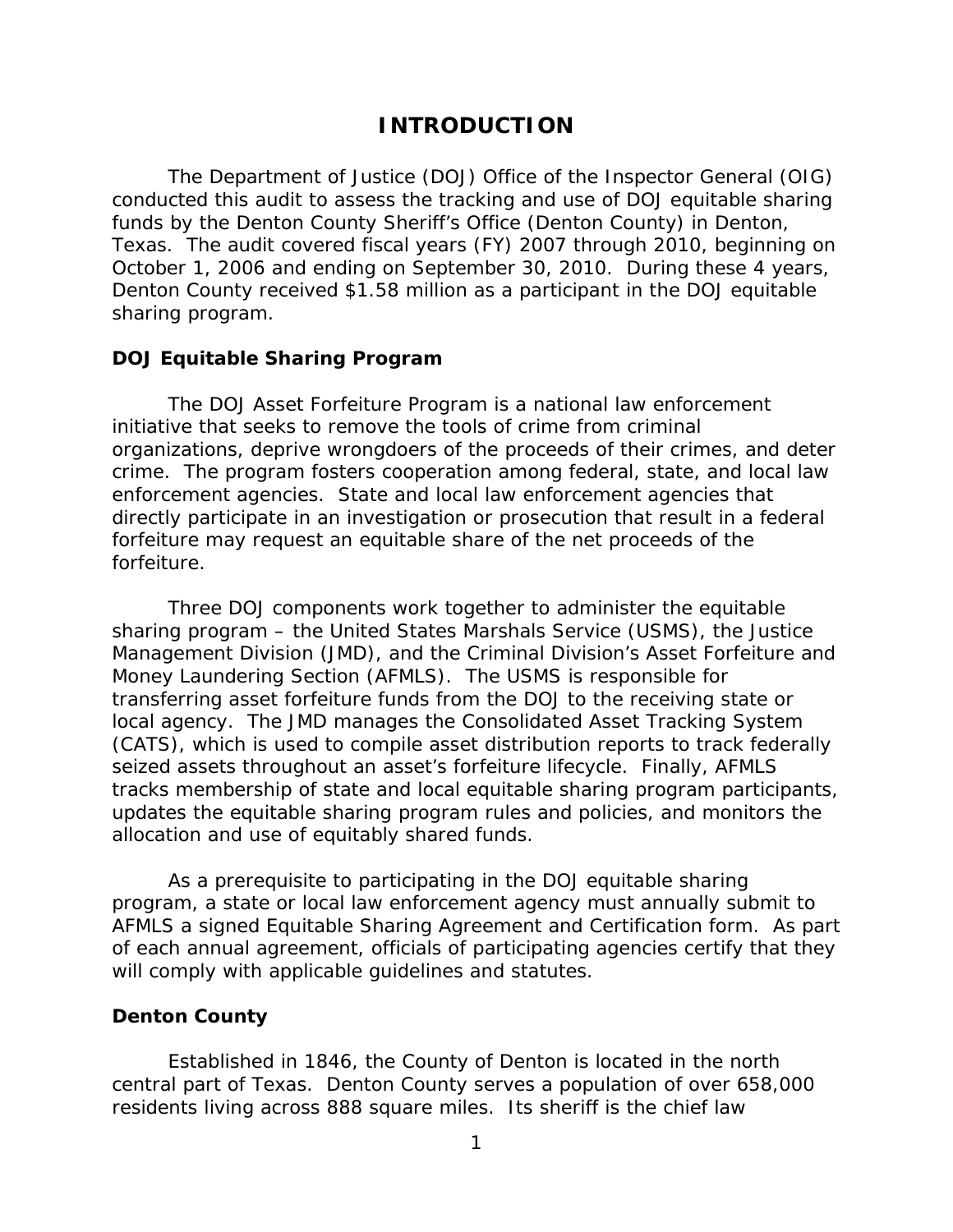enforcement officer for the county and is responsible for operating the county jails, investigating crimes, making arrests, enforcing traffic regulations, serving court orders, and seizing property. Denton County has been under the leadership of Sheriff Benny Parkey since 2005.

Denton County became a member of the DOJ asset forfeiture program in 1999. According to the Assistant Chief Deputy Sheriff, it has participated in investigations led by the Federal Bureau of Investigation, Drug Enforcement Administration, Bureau of Alcohol, Tobacco, Firearms and Explosives, and United States Marshal Service.

#### **OIG Audit Approach**

We tested compliance with what we considered the most important conditions of the DOJ equitable sharing program. Unless otherwise stated, we applied the AFMLS *Guide to Equitable Sharing for State and Local Law Enforcement Agencies (Equitable Sharing Guide)* as our primary criteria. The Guide outlines procedures for submitting equitable sharing requests and discusses the proper use and accounting for equitable sharing assets.

To conduct the audit, we tested Denton County's compliance with the following three aspects of the DOJ equitable sharing program:

- **Federal Sharing Agreements and Certification Forms** to determine if these documents were complete and accurate.
- **Accounting for equitable sharing receipts** to determine whether standard accounting procedures were used to track equitable sharing assets.
- **Use of equitable sharing funds** to determine if equitable sharing cash was used for law enforcement purposes.

See Appendix I for more information on our objectives, scope and methodology.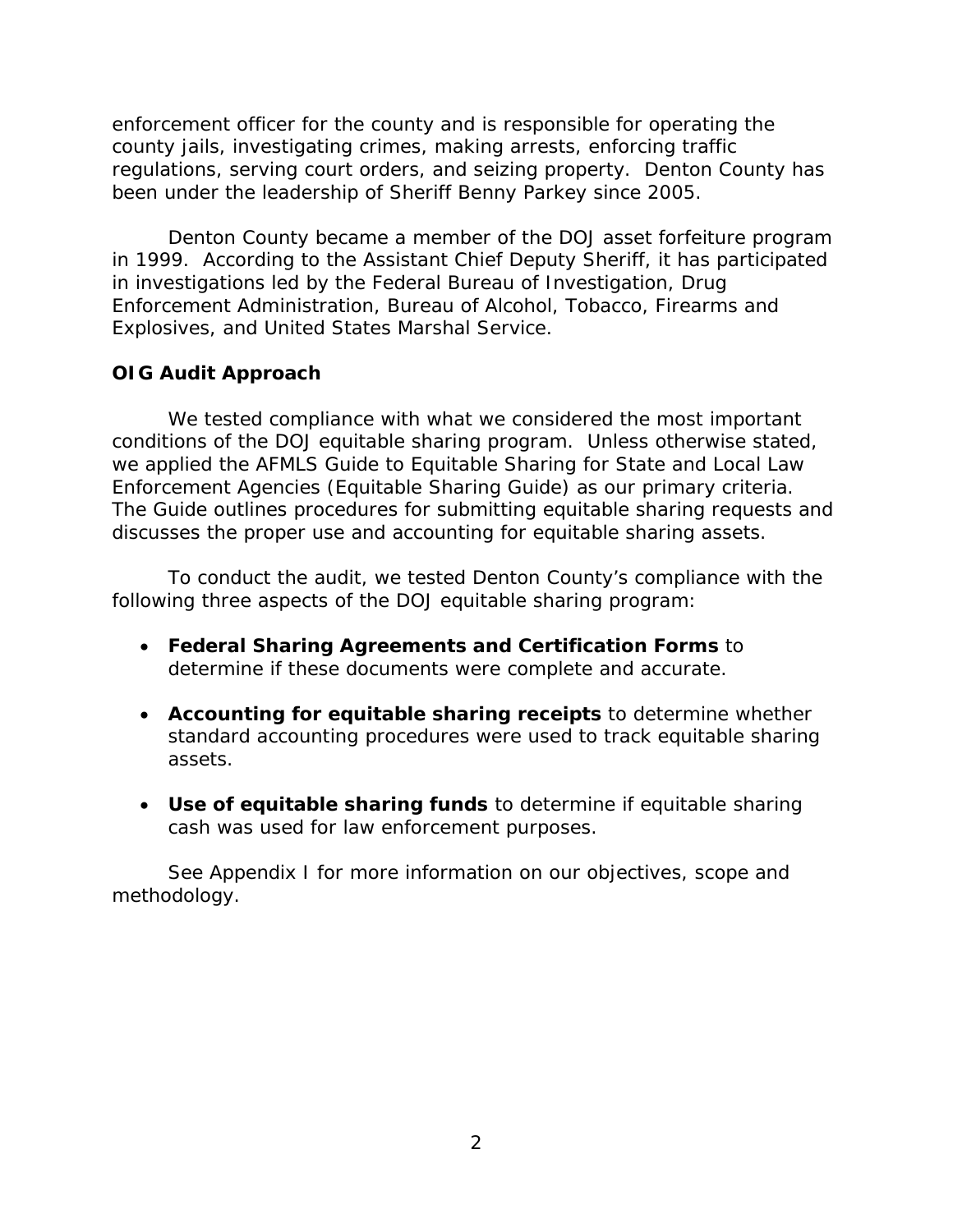### **FINDINGS AND RECOMMENDATIONS**

Although Denton County commingled different sources of asset forfeiture revenues into one account, it was able to identify DOJ equitable sharing revenues. Therefore, it accurately reported DOJ equitable sharing expenditures on a pro-rata basis of the annual revenue. We found that Denton County reconciled receipts against DOJ distribution reports listing the amount of funds it received, but it did not reconcile equitable sharing funds received against outstanding requests and did not consistently inventory items purchased with equitable sharing funds. Furthermore, although all sampled Denton County asset forfeiture expenditures were allowable, our sample identified \$5,176 in outlays that lacked adequate supporting documentation to confirm advance payments made with equitable sharing funds.

#### **Federal Sharing Agreements and Certification Forms**

According to the DOJ Equitable Sharing Guide, state and local law enforcement agencies must submit Equitable Sharing Agreement and Certification forms within 60 days after the end of an agency's fiscal year. The agreement must be signed by the head of the law enforcement agency and a designated official of the local governing body. Additionally, the receiving agency should submit a newly signed agreement when an administration change occurs. By signing and submitting the agreement, the signatories agree to follow statutes and guidelines that regulated the equitable sharing program.

We obtained copies of Denton County's certification forms for FYs 2007 to 2010 to determine if the forms were complete, accurate, and submitted on time. We found that Denton County submitted its most recent agreement on time and that it was signed by appropriate officials.

To verify the total amount of equitable sharing funds Denton County received, we compared the receipts listed on the most recent certification form to the total amount listed as disbursed on the DOJ's detail distribution report. We found that the amounts listed on the certification form agreed with the amount listed on the detail distribution report.

To verify the total expenditures listed on the certification, we compared the expenditures reported on the most recent certification form, \$67,136, to the accounting records, the FY 2010 reconciliation report, and the calculation worksheet used by Denton County to prepare the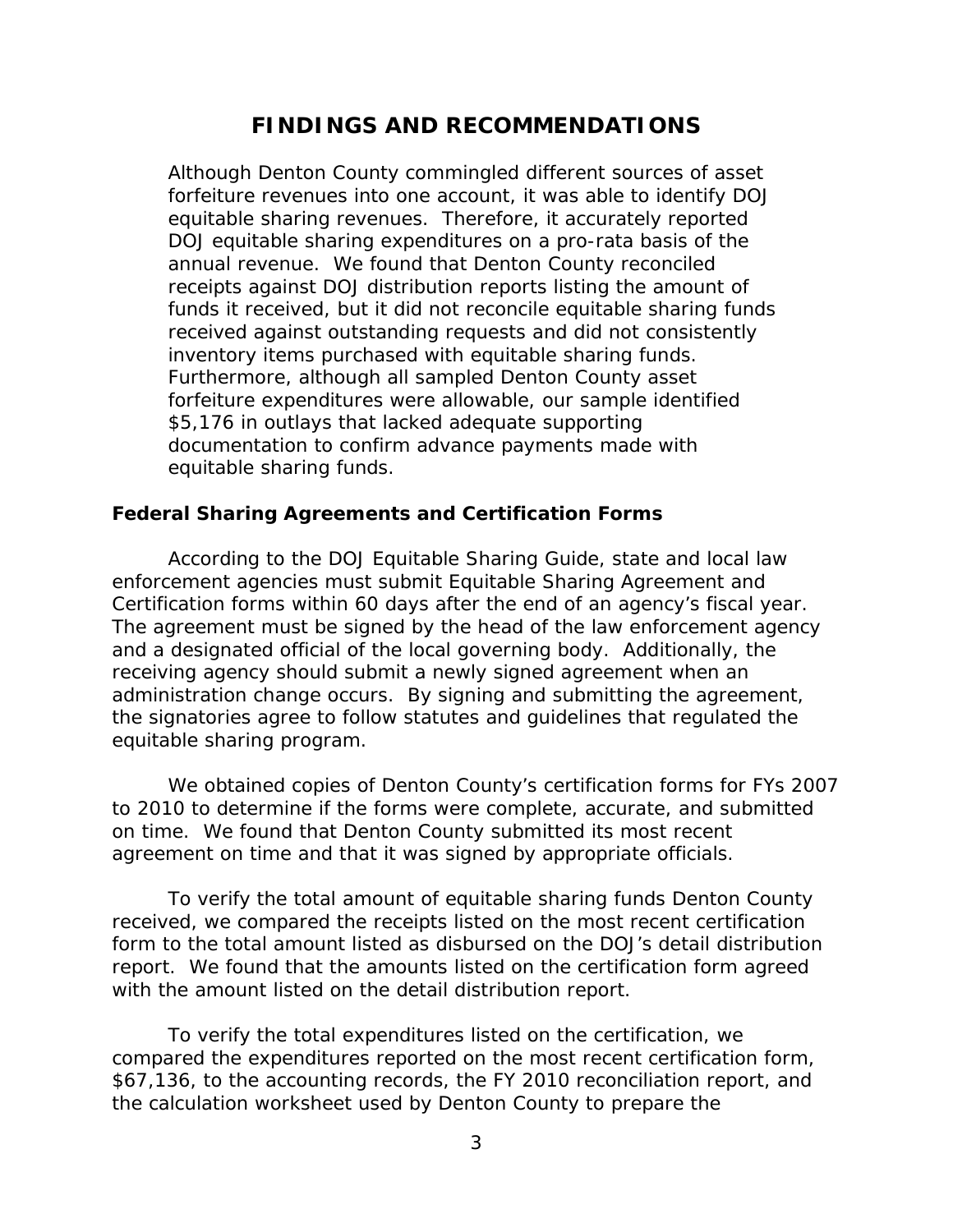certifications. However, based on our analysis of accounting records of the fund used to hold DOJ equitable sharing receipts, Denton County spent \$70,042 during FY 2010.

|                         |                           | Percentage          |
|-------------------------|---------------------------|---------------------|
|                         |                           | of Reported         |
|                         | <b>Expenditures Per</b>   | <b>DOJ</b>          |
| <b>Expenditures Per</b> | <b>Denton County</b>      | <b>Expenditures</b> |
| <b>FY 2010</b>          | <b>Accounting Records</b> | vs. Total           |
| <b>Certification</b>    | for FY 2010               | <b>Expenditures</b> |
| \$67,136                | \$70.042                  | 96%                 |

**EXHIBIT 1: EXPENDITURE COMPARISON**

Source: Denton County accounting records

Denton County officials explained to us that they based the expenditures reported on the DOJ certification forms on a pro-rata allocation of equitable sharing receipts for the fiscal year. According to these officials, the expenditures are reported this way because Denton County holds all of its equitable sharing receipts from federal, state, and local sources in a single forfeiture fund.<sup>[1](#page-6-0)</sup> As shown in Exhibit 1, Denton County reported that 96 percent of outlays from this account were sourced to DOJ equitable sharing revenues.

To verify whether the allocation was accurate, we analyzed Denton County's total equitable sharing receipts for FY 2010. During this time, Denton County deposited \$1,158,469 in its forfeiture fund, of which \$1,106,033, or 96 percent, was received from the DOJ. Because this percentage matched the percentage Denton County allocated to expenses, we concluded that Denton County accurately reported expenditures allocated on a pro-rata basis.

#### **Accounting for Equitable Sharing Receipts**

The DOJ Equitable Sharing Guide requires that law enforcement agencies use standard accounting procedures to track equitable sharing program receipts.

Denton County conducts collaborative investigations with several federal law enforcement agencies. If officers seize assets during these investigations, such as cash and property items, Denton County completes

<span id="page-6-0"></span> $\overline{\phantom{a}}$  $1$  Denton County identifies the source agency for deposits made to its forfeiture fund. In addition to the DOJ, Denton County received asset forfeiture revenues from the U.S. Department of the Treasury, the State of Texas, and local law enforcement entities.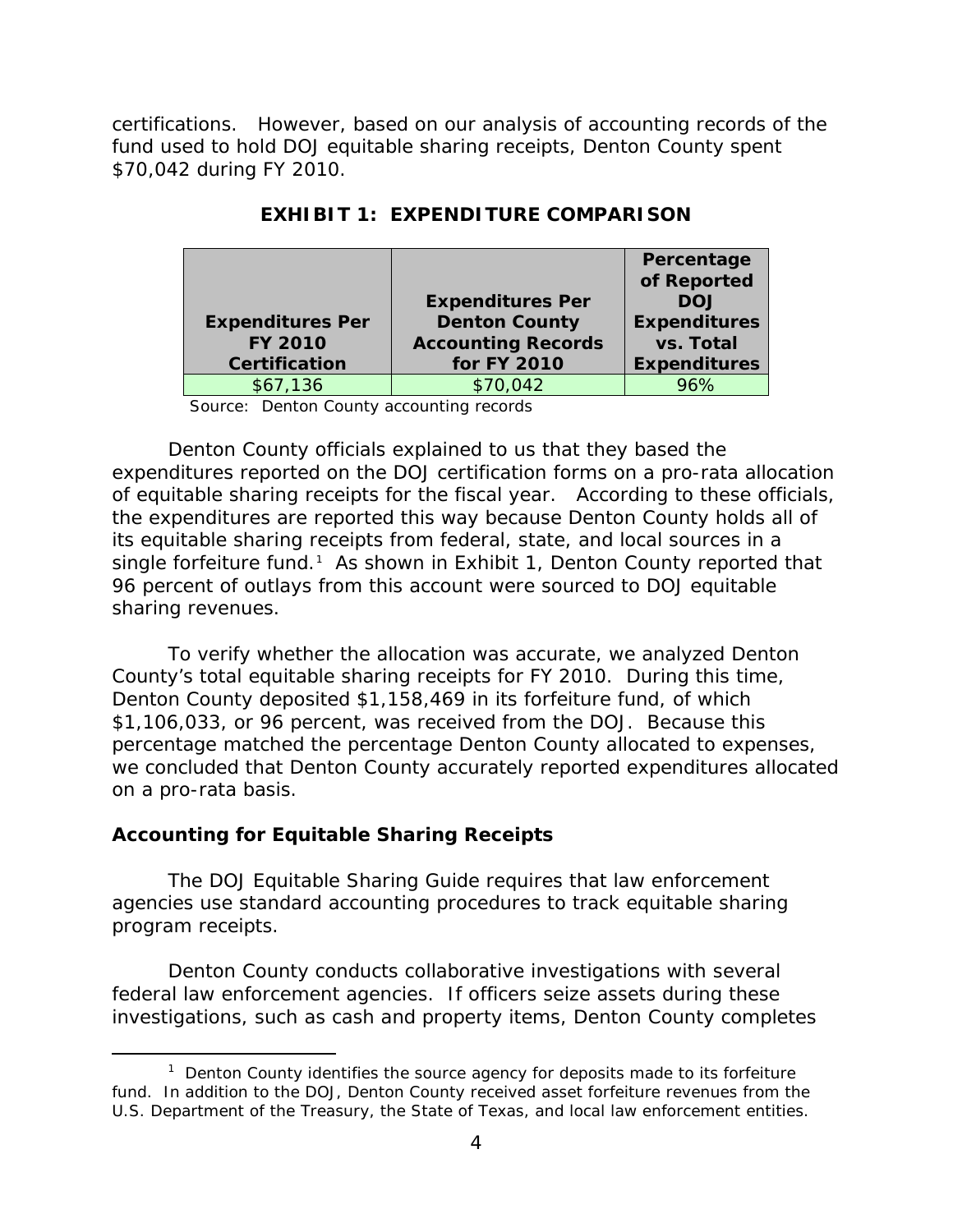and submits a Form DAG-71 to the DOJ to request a percentage, or share, of the asset's proceeds.<sup>[2](#page-7-0)</sup>

From FY 2007 to 2010, the DOJ detailed distribution report for Denton County recorded equitable sharing receipts totaling \$1.58 million, as shown in Exhibit 2.

| <b>FY</b>    | <b>Cash or</b><br>Proceeds (\$) | <b>Property</b><br>(3) | <b>Total</b><br>$($ \$) |
|--------------|---------------------------------|------------------------|-------------------------|
| 2007         | 94,715                          |                        | 94,715                  |
| 2008         | 75,585                          | 11,213                 | 86,797                  |
| 2009         | 286,730                         | 12,761                 | 299,491                 |
| 2010         | 1,106,033                       |                        | 1,106,033               |
| <b>TOTAL</b> | \$1,563,063                     | \$23,974               | \$1,587,036             |

### **EXHIBIT 2: DENTON COUNTY EQUITABLE SHARING RECEIPTS (FY 2007 TO 2010)**

Source: DOJ

Note: Difference in totals due to rounding.

Agencies receiving equitable sharing revenues should maintain a log of all sharing requests that lists the seizure type, seizure amount, share amount requested, amount received, and date received for each request. Since the amount actually received may differ from the amount requested on the DAG-71 forms, receiving agencies should periodically update the log to ensure accurate recordkeeping.

Denton County did not maintain an equitable sharing log recording requests and receipts. During audit fieldwork, pertinent officials used the DAG-71s to create a log and provided it to us. We reviewed the equitable sharing log for accuracy by selecting the five highest-value financial receipts, totaling over \$790,000, which Denton County received from DOJ to determine if these receipts were included on the equitable sharing log. We were able to trace all five financial receipts through the log and corresponding bank statements. Nevertheless, it is important that Denton County track equitable sharing requests against receipts to ensure that it can account for all equitable sharing funds. We therefore recommend the Criminal Division ensure that Denton County periodically reconciles the equitable sharing funds it receives to the corresponding amount it requests.

<span id="page-7-0"></span> $\overline{\phantom{a}}$  2  $A^2$  According to the Equitable Sharing Guide, a state or local agency completes and submits a separate Form DAG-71, "Application for Transfer of Federally Forfeited Property" for each shared asset request.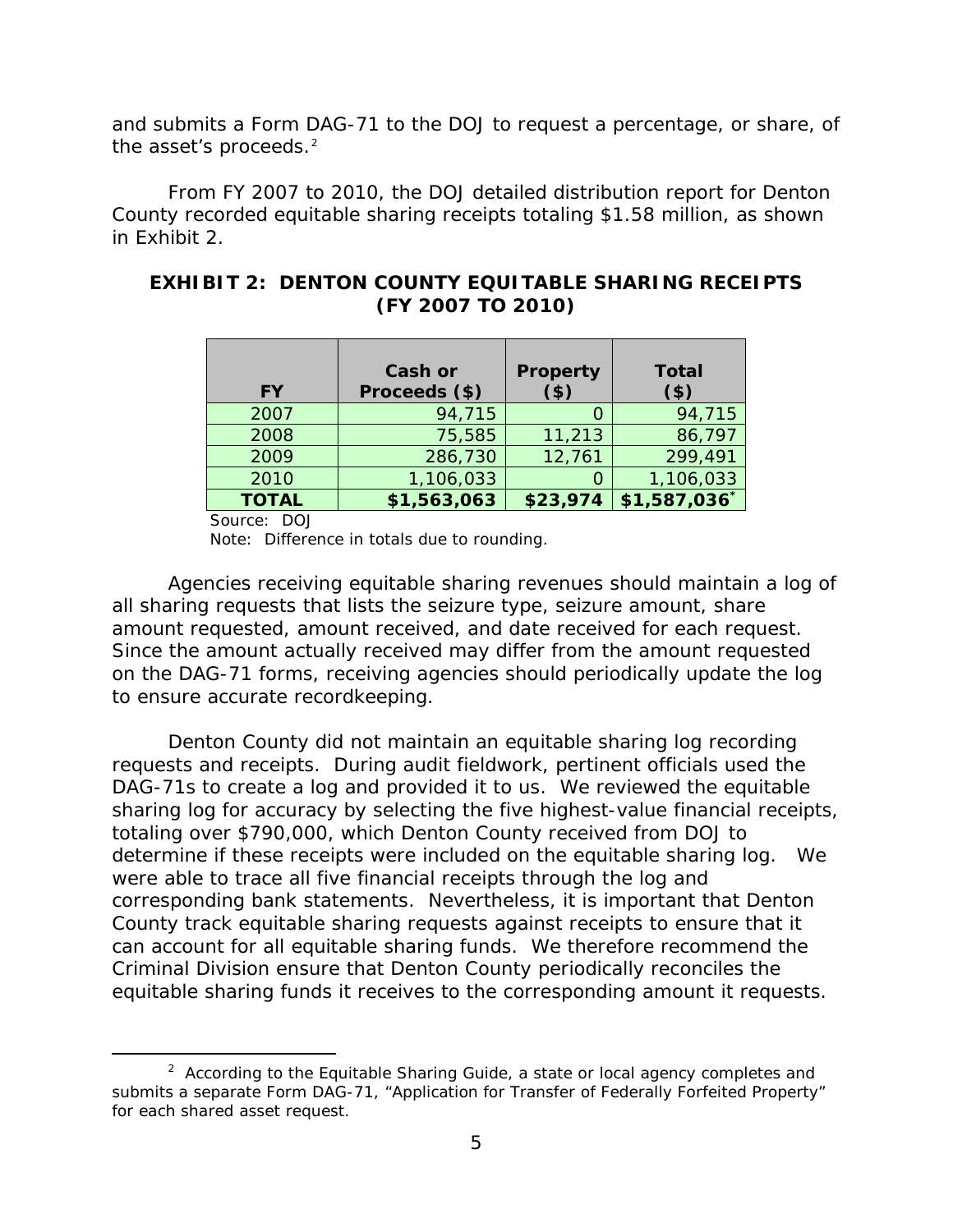Equitable sharing guidelines also require that recipients use property acquired via the program for appropriate, law enforcement purposes. We selected all three tangible property receipts listed on the DOJ's detail distribution report and confirmed that the property received was used for allowable law enforcement purposes. In addition, applicable property received via the program was included in Denton County's inventory records.

### **Use of Equitable Sharing Funds**

As summarized by Exhibit 3, the Equitable Sharing Guide outlines allowable and unallowable uses for equitable sharing funds.<sup>[3](#page-8-0)</sup>

### **EXHIBIT 3: SUMMARY OF ALLOWABLE AND UNALLOWABLE USES FOR EQUITABLE SHARING FUNDS**

| <b>Allowable Uses</b>          | <b>Unallowable Uses</b>           |  |
|--------------------------------|-----------------------------------|--|
| Law enforcement investigations | Salaries and benefits for current |  |
|                                | law enforcement personnel         |  |
| Law enforcement training       | Use of forfeited property by non- |  |
|                                | law enforcement personnel         |  |
| Law enforcement and detention  | Payment of non-law enforcement    |  |
| facilities                     | education-related costs           |  |
| Law enforcement equipment      | Non-official government use       |  |
| Law enforcement travel and     | Purchase of food and beverages    |  |
| transportation                 |                                   |  |
| Asset accounting and tracking  | <b>Extravagant expenses</b>       |  |
| expenses                       |                                   |  |

Source: 2009 DOJ Equitable Sharing Guide

The Chief Deputy is responsible for administering and overseeing Denton County funds, including those available through asset forfeitures. We were told that the Chief Deputy and the Sheriff meet routinely with other Denton County officials to identify potential uses for the equitable sharing revenues. These officials propose expenditures to the Denton County Commissioner's Court, which is the governing authority for the County of Denton. The Sheriff also commented that his department works closely with the County Auditor's Office and relies on their expertise in monitoring and identifying costs associated with equitable sharing funds, as well as his other budgetary funds. The Sheriff stated that, as a result, asset forfeiture funds are not used to pay for law enforcement salaries or acquire items provided for in Denton County's budget. Instead, the Sheriff stated that Denton County uses its asset forfeiture funds to attend specialized training and

<span id="page-8-0"></span> $\overline{\phantom{a}}$  3  $3$  The Criminal Division Equitable Sharing Guide includes the complete list of allowable and unallowable uses for equitable sharing funds.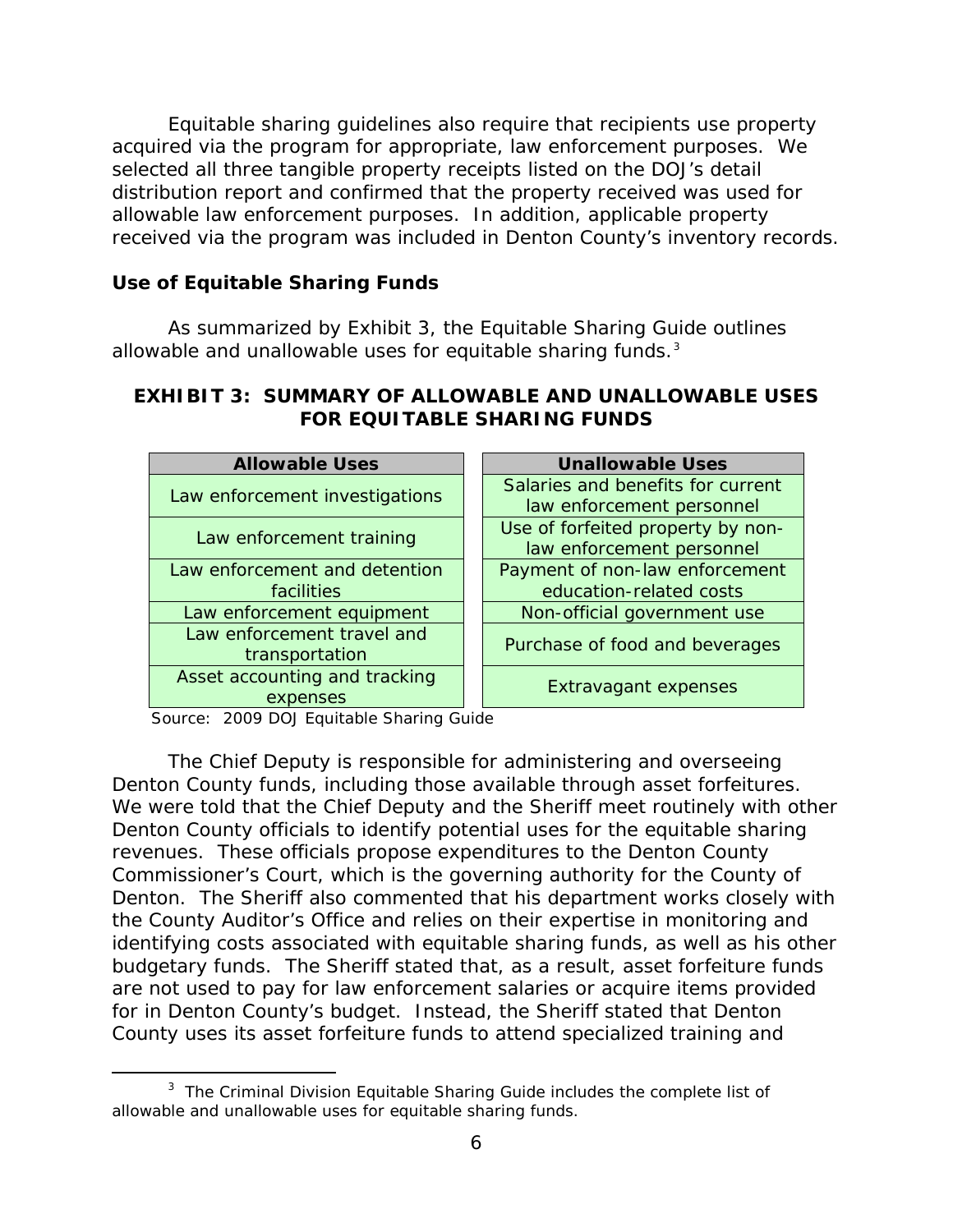procure computer equipment or law enforcement-related software that would otherwise not be available to them.

Denton County spent a total of \$466,253 from its asset forfeiture fund account during the audit period, with \$318,577 of this amount pro-rated to DOJ funds.<sup>[4](#page-9-0)</sup> Purchases included covert vehicles and law enforcement related equipment for undercover officers, a dog and related specialized K-9 training for the dog-handling team, covert operations training, and firearms. These types of expenditures represent approximately 68 percent of the total expenditures made by Denton County over the audit period, and accordingly, reflect, on average, the level of equitable sharing fund contribution by the Department over the same 4-year period.

To assess whether Denton County's equitable sharing expenditures were allowable and supported accurately, we judgmentally sampled 50 transactions totaling \$273,909, or approximately 60 percent of the amount of asset forfeiture fund deposits expended during the audit period. The sample included high-dollar purchases, as well as an assortment of costs we judgmentally selected based on their potential for impermissible or improper uses. We evaluated the nature and purpose of these expenditures and determined that sampled items purchased with equitable sharing revenues were allowable and appeared to supplement and not supplant Denton County's budgeted funds.

#### *Safeguarding Accountable Property*

We also physically verified whether Denton County properly tracked and used, for allowable law enforcement purposes, items purchased with equitable sharing funds. Although we were able to verify physically all items sampled for this review, Denton County did not consolidate and updated its inventory records. As a result, Denton County inventory records were incomplete and did not accurately track who received accountable property and where those items were stored. For example, inventories only listed two of five portable Global Positioning System (GPS) devices purchased with monies from the asset forfeiture fund. Furthermore, Denton County maintained multiple inventory records for weapons, such as shotguns and rifles, and no single weapon inventory record contained complete and up-todate information about all weapons purchased with asset forfeiture funds.

<span id="page-9-0"></span> $\frac{1}{4}$  $4$  The \$466,253 in expenditures includes a \$43,000 general fund transfer that Denton County used to purchase a tactical surveillance robot. In addition, because Denton County commingled monies from non-DOJ sources with DOJ equitable sharing revenues in a single asset forfeiture fund, our review encompassed reviewing the allowability of expenses that may not be derived from DOJ equitable sharing revenues.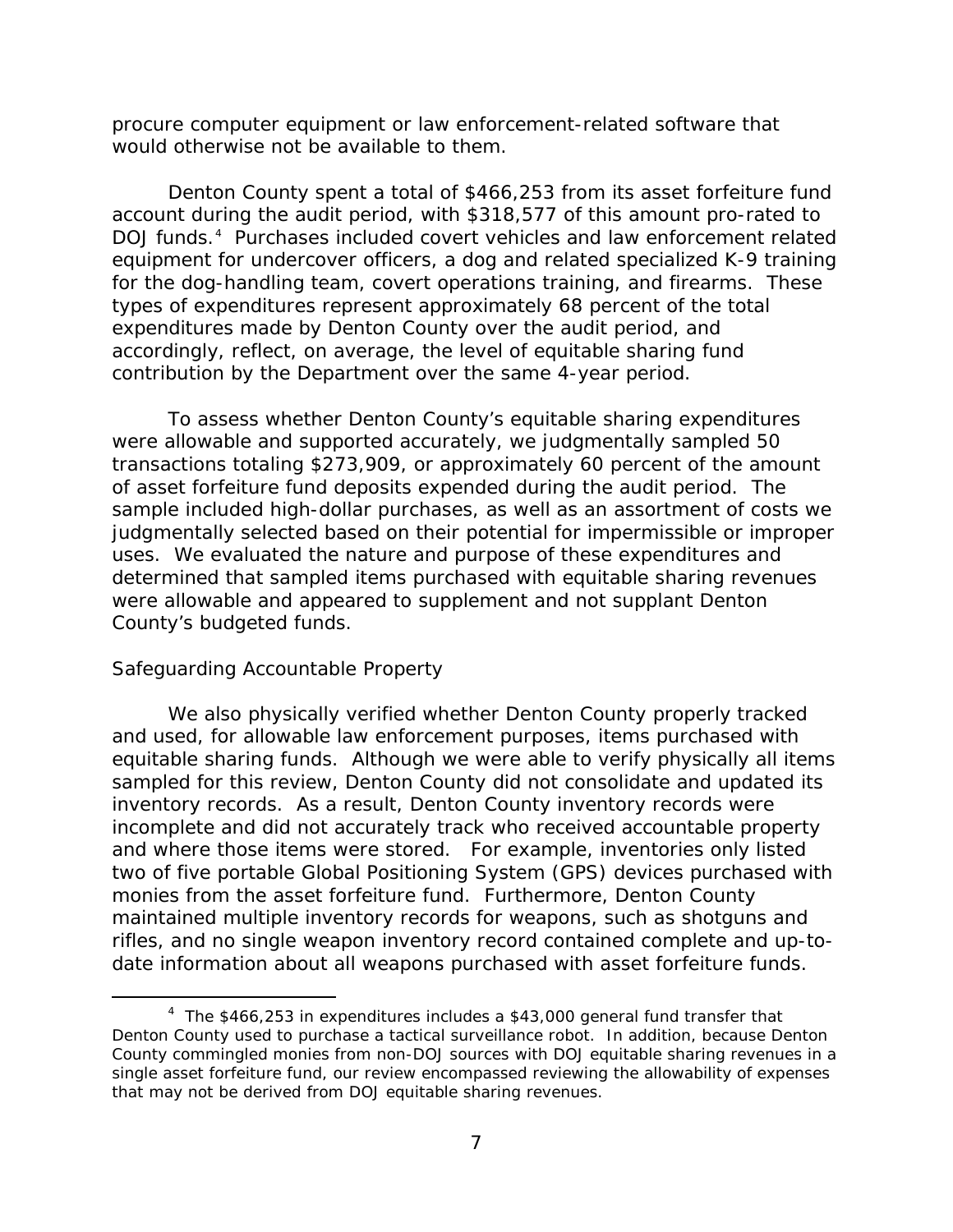Without careful and consistent tracking of accountable property, Denton County risks not being able to safeguard items purchased with asset forfeiture funds. Therefore, we recommend that the Criminal Division require that Denton County updates its inventory policy to track all accountable property derived from asset forfeiture revenues on a single inventory that is updated consistently and checked periodically for accuracy. Such a policy should also ensure that Denton County's multiple weapons inventory records are validated, consolidated, and carefully monitored in the future.

#### *Adequate Documentation For Expenditures*

For each sampled expenditure, we requested supporting records showing the items purchased, date of purchase, the cost of items purchased, and proof of payment. From the documents provided, we determined that Denton County maintained records that adequately supported all but two sampled expenditures – a \$695 charge for lodging in 2007 and a \$4,481 charge for lodging in 2009.<sup>5</sup> According to Denton County officials, both of these expenditures pertain to funds advanced to hotels to cover lodging costs incurred by Denton County employees on official travel status. It is Denton County policy to advance payment on behalf of its employees authorized for training and travel when direct billing options are not available. In such instances, payment is made by issuing a check to the hotel or training facility based on anticipated costs or quotes. However, because Denton County did not obtain receipts or invoices contemporaneously from hotels, Denton County was unable to provide evidence confirming that \$5,176 in advance payments made for hotel lodging was accurate and valid.

Although Denton County advanced funds based on vendor quotes, it still needs to show that employees actually incurred the expense quoted by either staying at the hotel or receiving the training. We therefore recommend that the Criminal Division remedy the \$5,176 in unsupported advanced travel funds. We further recommend that the Criminal Division ensure that Denton County implements a process by which it obtains receipts or invoices pertaining to advanced equitable sharing funds and reconciles advances to these invoices or receipts.

<span id="page-10-0"></span> $\frac{1}{5}$  $5\,$  We note that of the 50 sampled transactions, 18 asset forfeiture fund expenditures involved advanced payments. Denton County was able to obtain invoices for 16 of these payments during our fieldwork.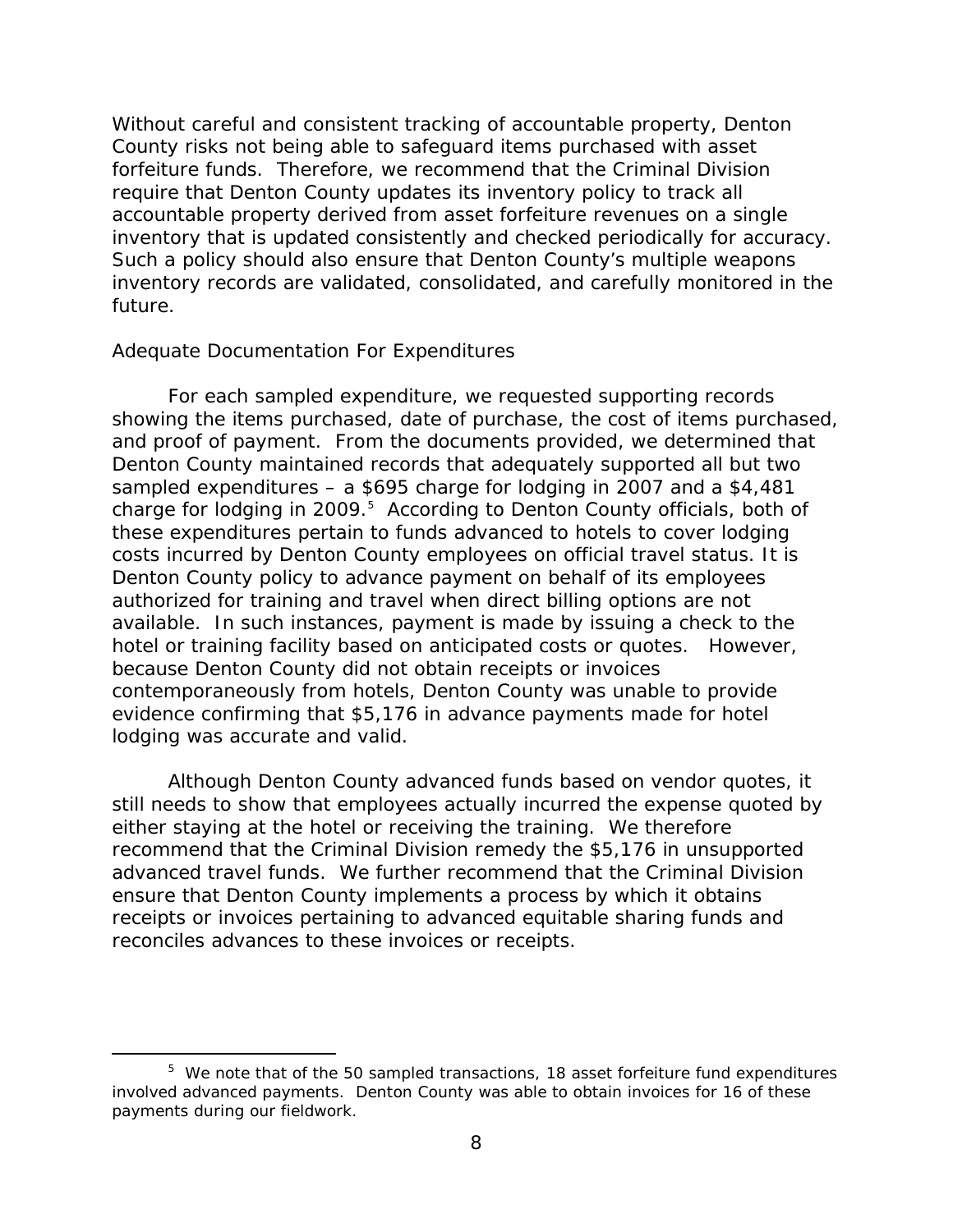#### **Recommendations**

We recommend that the Criminal Division:

- 1. Ensure that Denton County periodically reconciles the equitable sharing funds it receives to the corresponding amount it requests.
- 2. Require that Denton County updates its inventory policy to track all accountable property derived from asset forfeiture revenues on a single inventory that is updated consistently and checked periodically for accuracy.
- 3. Remedy \$4,481 in questioned costs due to an unsupported expenditure in 2009.
- 4. Remedy \$695 in questioned cost due to an unsupported expenditure in 2007.
- 5. Ensure that Denton County implements a process by which it obtains receipts or invoices pertaining to advanced equitable sharing funds and reconciles advances to these invoices or receipts.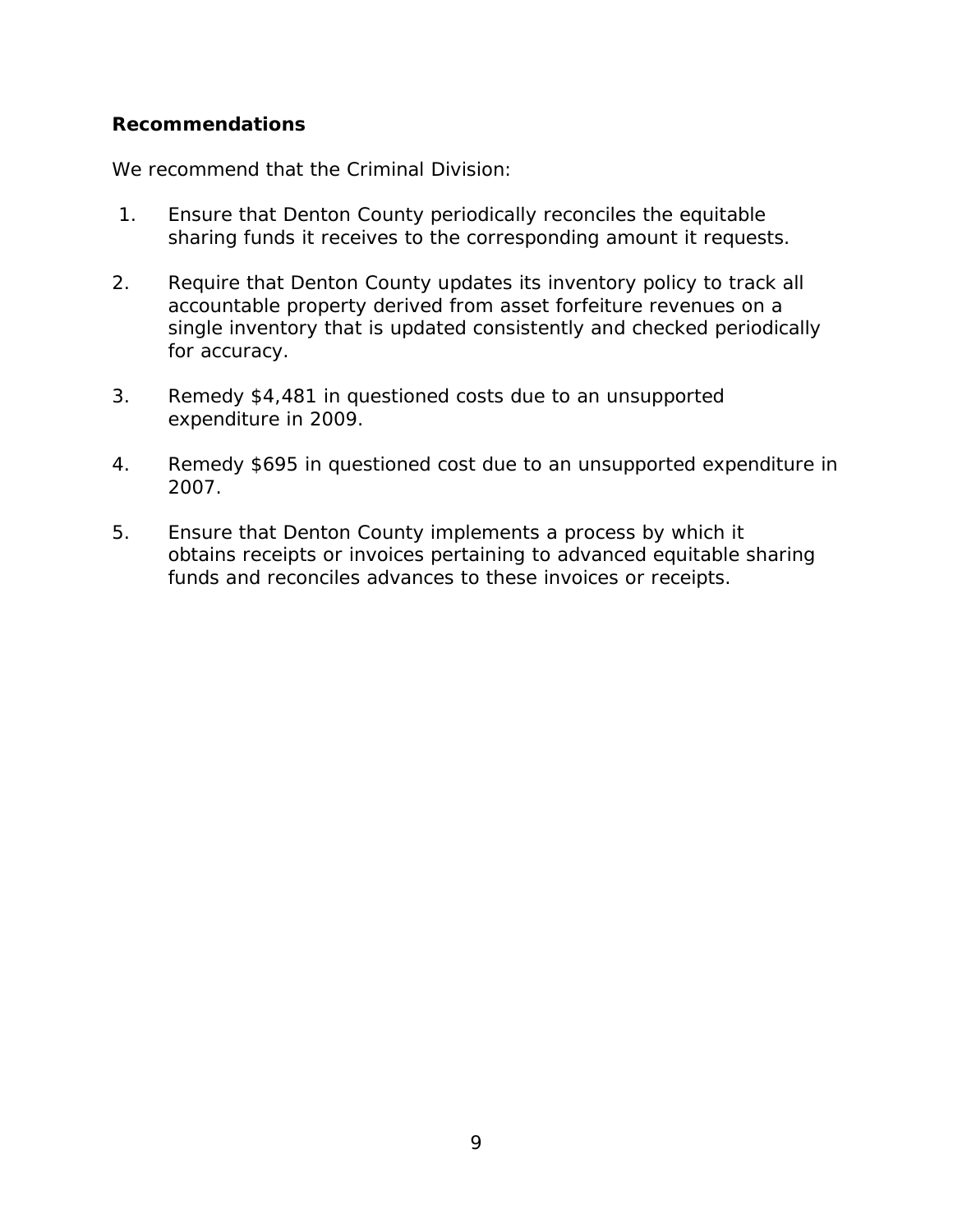## **SCHEDULE OF DOLLAR-RELATED FINDINGS**

|                                       | <b>AMOUNT</b> | <b>PAGE</b> |
|---------------------------------------|---------------|-------------|
| <b>QUESTIONED COSTS:</b>              |               |             |
| Unsupported expenditures              |               |             |
| Lodging related to 2009 Training      | \$4,481       | 8           |
| Lodging related to 2007 Training      | 695<br>\$     | 8           |
| <b>Total Questioned Costs:</b>        | \$5,176       |             |
| <b>TOTAL DOLLAR RELATED FINDINGS:</b> | \$5,176       |             |

\_\_\_\_\_\_\_\_\_

*Questioned Costs* are monies spent that, at the time of the audit, do not comply with legal requirements, or are unsupported, unnecessary, or unreasonable. They can be recoverable or non-recoverable.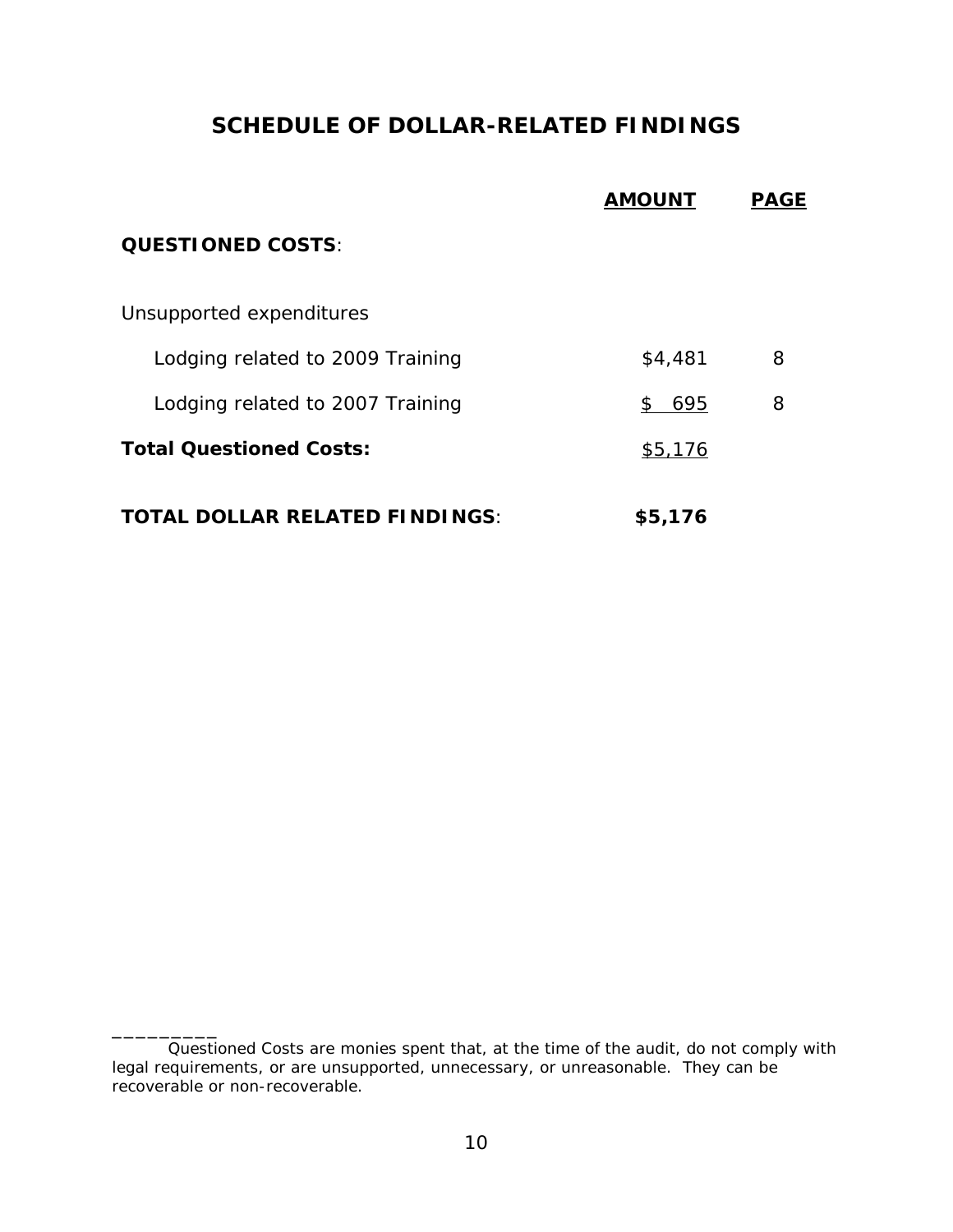## **OBJECTIVE, SCOPE, AND METHODOLOGY**

We conducted this performance audit in accordance with generally accepted government auditing standards. Those standards require that we plan and perform the audit to obtain sufficient, appropriate evidence to provide a reasonable basis for our findings and conclusions based on our audit objectives. We believe that the evidence obtained provides a reasonable basis for our findings and conclusions based on our audit objective.

#### **Objective**

The objective of the audit was to assess whether the Denton County Sheriff's Office (Denton County) accounted for equitable sharing funds properly and used such revenues for allowable purposes defined by applicable guidelines. We tested compliance with what we considered were the most important conditions of the Department of Justice's (DOJ) equitable sharing program. We reviewed laws, regulations, and guidelines governing the accounting for and use of DOJ equitable sharing receipts, including pertinent versions of the Criminal Division's *Guide to Equitable Sharing for State and Local Law Enforcement Agencies*.

Unless otherwise stated in our report, the criteria used during the audit were contained in this document.

#### **Scope and Methodology**

Our audit concentrated on, but was not limited to, equitable sharing receipts received by Denton County between October 1, 2007 and September 30, 2010. The U.S. Department of the Treasury administers a similar equitable sharing program. Our audit included equitable sharing revenues received through both the DOJ and Treasury federal equitable sharing programs, as well as equitable sharing funds awarded to Denton County through its law enforcement participation with state and municipal entities.

During FYs 2007-2010, there were receipts totaling \$1.58 million. We tested a judgmental sample of five receipts totaling \$790,551. We selected a judgmental sample of 50 disbursements, totaling \$273,909, or approximately 60 percent of the total expenditures made with equitable sharing funds during the audit period. We applied our judgmental sampling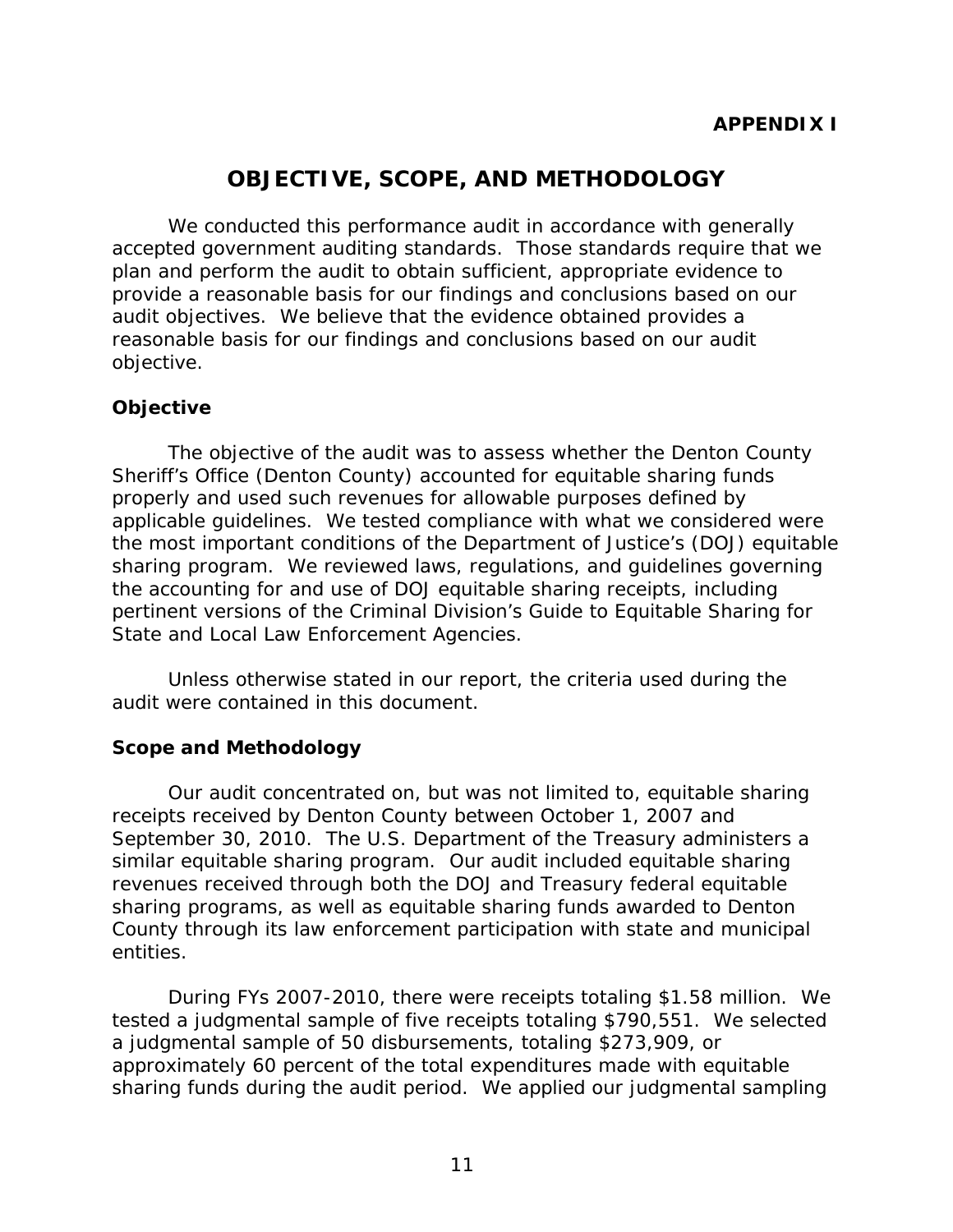design to obtain a broad exposure to numerous facets of the disbursements reviewed, such as dollar amounts. This non-statistical sample design did not allow us to project results of our testing to the entire universe of equitable sharing disbursements made in the scope of our audit.

We performed audit work at Denton County headquarters and the Denton County Auditor's Office located in Denton, Texas. To accomplish the objectives of the audit, we interviewed Denton County officials and examined records, related revenues, and expenditures of equitable sharing revenues. In addition, we relied on computer-generated data contained in the DOJ Detail Distribution Report for determining equitably shared revenues and property awarded to Denton County during the audit period. We did not establish the reliability of the data contained in the DOJ equitable sharing system as a whole. However, when the data used is viewed in context with other available evidence, we believe the opinions, conclusions, and recommendations included in this report are valid.

Our audit specifically evaluated Denton County's compliance with three essential equitable sharing guidelines: (1) Federal Sharing Agreements and Annual Certification Reports, (2) Accounting for equitable sharing receipts, and (3) Use of equitable sharing funds. In planning and performing our audit, we considered internal controls established and used by Denton County and its county government over DOJ equitable sharing receipts to accomplish our audit objectives. However, we did not assess Denton County's financial management system's reliability, internal controls, or whether it, as a whole, complied with laws and regulations.

Our audit included an evaluation of a county-wide audit conducted of the County of Denton, of which the auditee is a sub-unit, by Pattillo, Brown & Hill, LLP, CPAs. The results of this audit were reported in the Single Audit Report that accompanied the Comprehensive Annual Financial Report for the year ended September 30, 2009. The Single Audit Report was prepared under the provisions of Office of Management and Budget Circular A-133. We reviewed the independent auditor's assessment, which disclosed no control weaknesses or significant noncompliance issues related specifically to the auditee.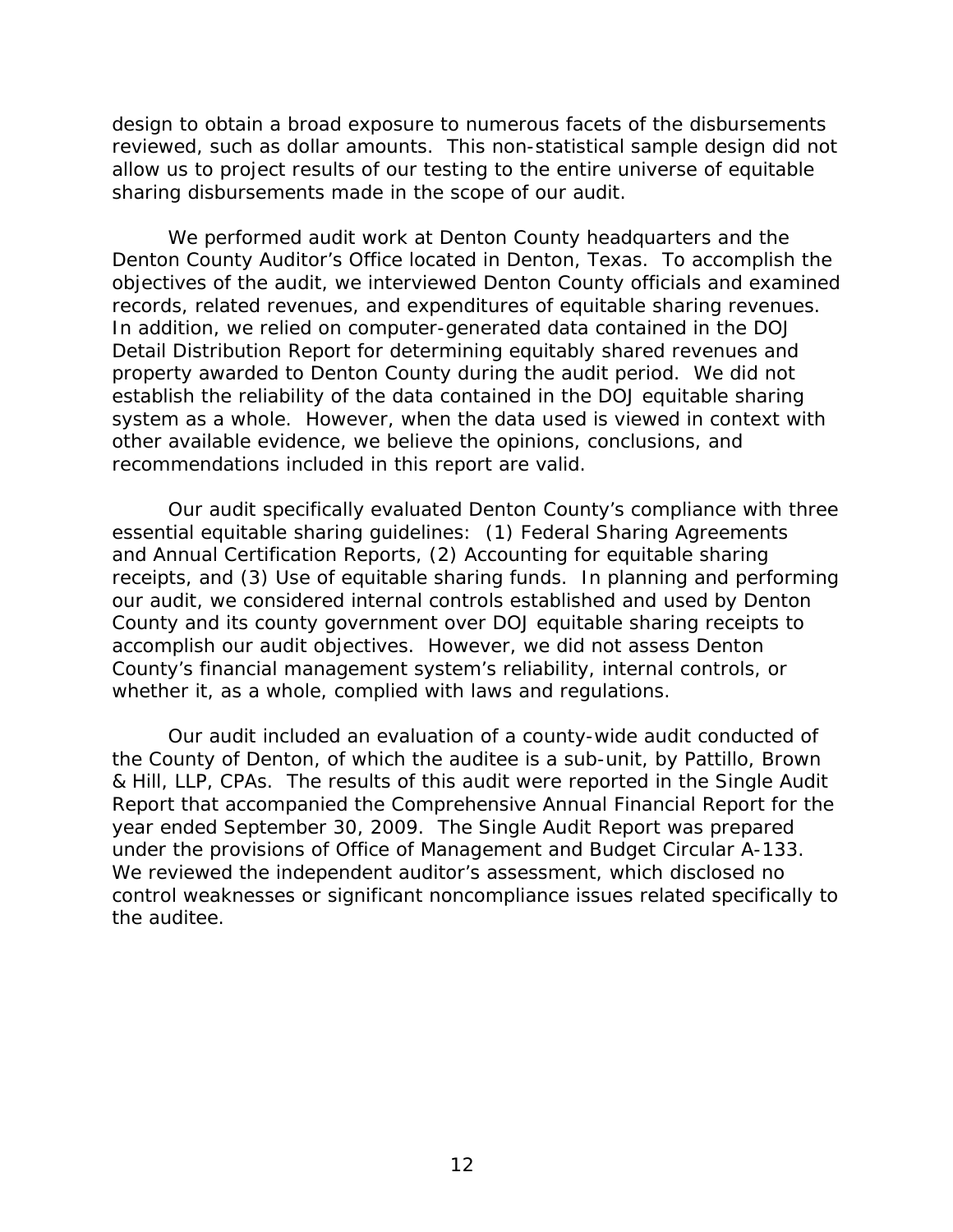### **DENTON COUNTY RESPONSE TO DRAFT REPORT**

May 3, 2011

John Manning Washington Regional Audit Office DOJ Office of the Inspector General 1300 N. 17th Street, Suite 3400 Arlington, VA 22209 FAX: 202.616.4581

Dear Mr. Manning,

Please accept this correspondence as the official response to the recent audit of equitable sharing funds for Denton County. Please know that we found it a pleasure to meet and work with Dallas Moore and Priscilla Gibson and they presented themselves as very efficient, thorough, and professional during the proceedings.

Also please note that the audit report reflects that all sampled expenditures in the four year audit period appeared to be allowable and all sampled tangible property was located and produced for inspection. Therefore this response will address the noted weaknesses and what steps have been taken to remedy those.

Before the conclusion of the audit, Sheriff's Office and Denton County Auditor's Office Officials collaborated on and established a system to better reconcile and track forfeited funds. One of the issues that contributed to this deficiency is the way awarded funds are received from DOJ and a lack of consistent identifiers or case numbers to reference the award. Also before the audit concluded, the required DAG log was created and updated, and provided to OIG auditors. Prior to the audit, DCSO Drug Enforcement Unit supervisors maintained copies of all DAG forms submitted and documented all required information, but failed to compile it in the form of a DAG log at the advice of Federal agents assigned to local task forces working in the conjunction with our agency, based on the idea that each task force maintained such a log. Before the conclusion of the audit, DCSO and Denton County auditors worked together to correct these issues and agreed upon procedures to ensure periodic reconciliation of all funds.

Another weakness cited was the lack of a centralized inventory file of all property acquired from forfeitures. All items of property and equipment were recorded but appeared in separate inventories depending on the unit or work group assignment of the responsible party. These occurred essentially in three separate places. Since the audit we have created a master list that contains the required information. Additionally, we are currently in the process of remedying this issue by identifying a software program capable of consolidating each inventory into one database. We should soon have this operational with all mandatory data entered. Once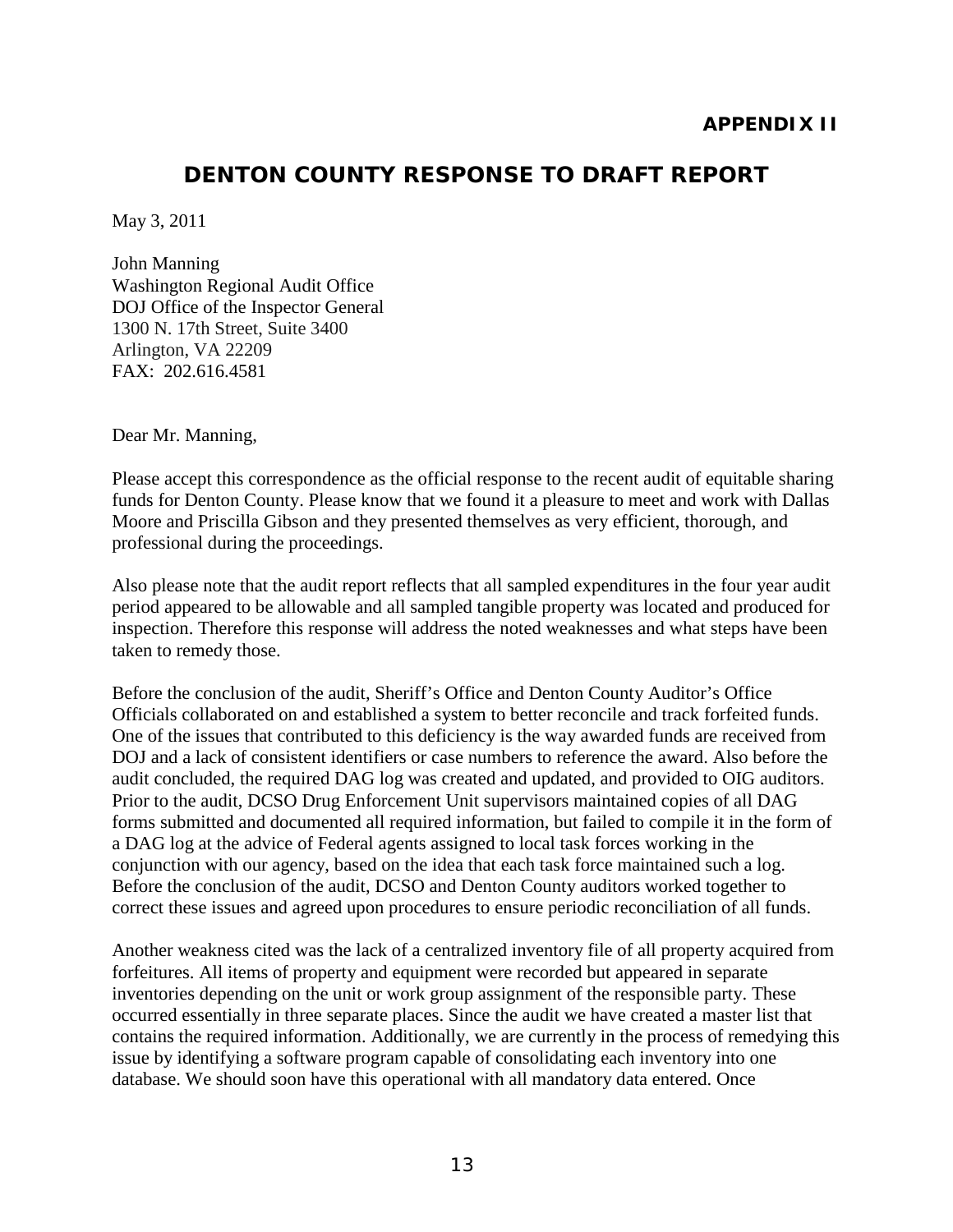completed, this database will be subject to periodic spot checks for accuracy as well as complete annual inventory reconciliation.

The audit report cites a third weakness related to a lack of "adequate support" for \$5176 in expenditures related to hotel expenses incurred at two out of town training courses in 2007 and 2009 attended by several employees. These expenditures were documented and supported by the following; an approved budget by the governing body with funds allocated for the purpose of training, travel, and lodging, purchase orders or check requisitions documenting an advance payment to specific hotels for lodging for approved training, reservation confirmations from the specific hotels coinciding with the stay, documentation for the actual training course fees and individual certifications of completion for the courses taken and/or documentation of completion submitted to the State of Texas peace officer licensing entity (TCLEOSE). Since this weakness was cited, DCSO has implemented a policy that further documents all allowable training, travel, and lodging, and directs employees to submit a copy of the final hotel receipt upon return for reconciliation of all advanced or reimbursed expenditures.

We believe these stated procedures have or will soon bring DCSO into compliance with all aspects of the Equitable Sharing Program and the audit recommendations. We believe as a whole the procedures and policies of DCSO and Denton County both prior to this audit, and for the future, show a good faith effort to conduct proper, lawful use and accounting of all forfeited assets.

Sincerely,

Jouill

Lee Howell Chief Deputy Sheriff Denton County Sheriff's Office Denton, Texas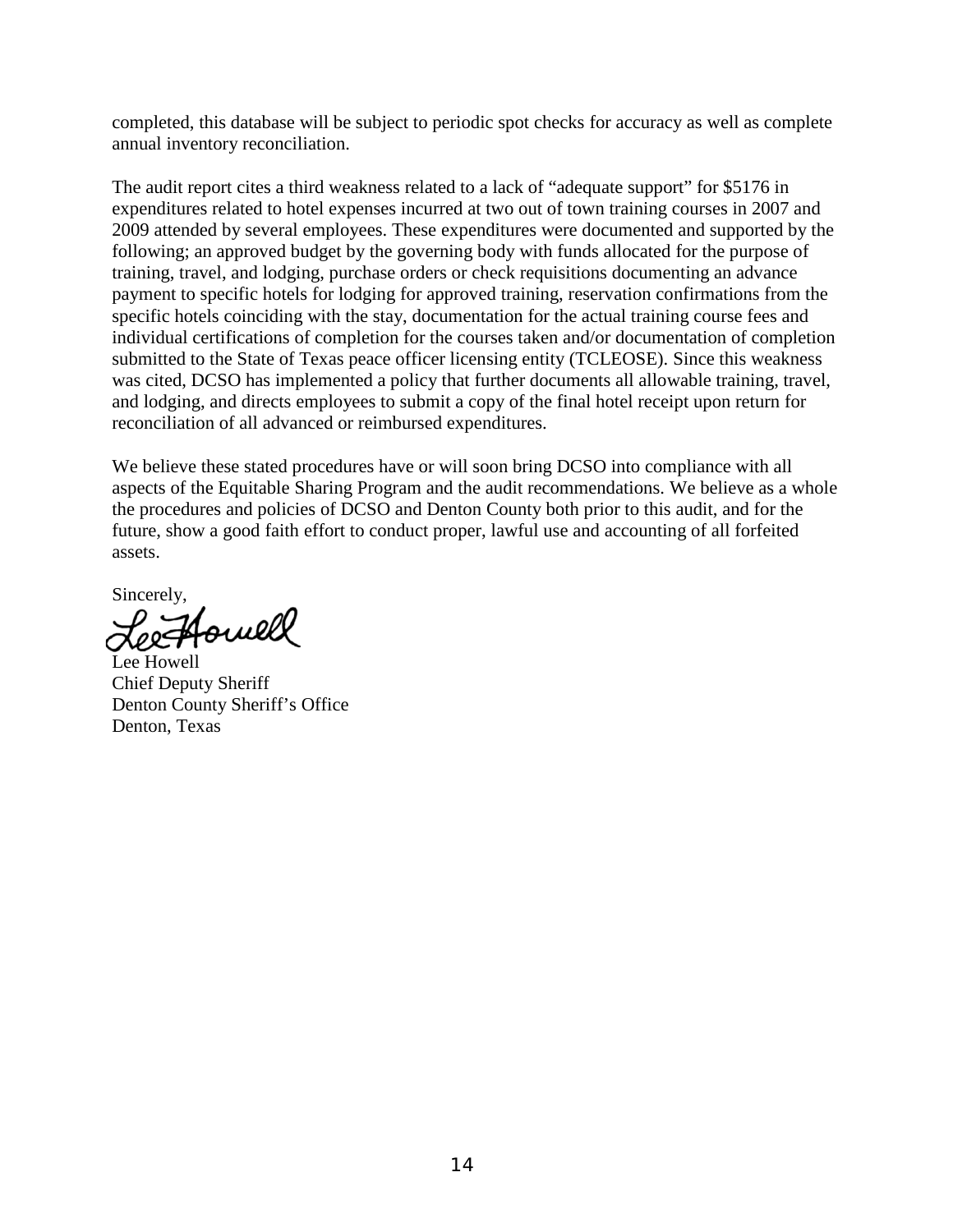## **OFFICE OF THE INSPECTOR GENERAL ANALYSIS AND SUMMARY OF ACTIONS NECESSARY TO CLOSE THE REPORT**

The Department of Justice Office of the Inspector General (OIG) provided a draft of this audit report to the Criminal Division and the Denton County Sheriff's Office (Denton County). We incorporated Denton County's response as Appendix II of this final report. However, the audit recommendations are unresolved because the Criminal Division declined to provide comments on the draft report. The following provides the OIG analysis of Denton County's response and a summary of actions necessary to resolve each report recommendation.

1. **Unresolved**. Denton County concurred with our recommendation to reconcile periodically the equitable sharing funds it receives to the corresponding amount it requests. Denton County stated that its administrative and operational units have begun collaborating to establish a system to reconcile equitable sharing funds.

However, this recommendation is unresolved because the Criminal Division did not respond to the draft report. This recommendation can be resolved once the OIG and the Criminal Division reach agreement on corrective action.

2. **Unresolved**. Denton County concurred with our recommendation to update its inventory policy to track all accountable property derived from asset forfeiture revenues on a single inventory. Denton County stated that it has created a master inventory that includes all required information. Additionally, it is in the process of identifying a software program capable of consolidating each inventory into one database.

However, this recommendation is unresolved because the Criminal Division did not respond to the draft report. This recommendation can be resolved once the OIG and the Criminal Division reach agreement on corrective action.

3. **Unresolved**. Denton County concurred with our recommendation to provide additional supporting documentation for advanced expenditures. Denton County stated that it has implemented a policy that requires all employees submit a copy of the final hotel receipt